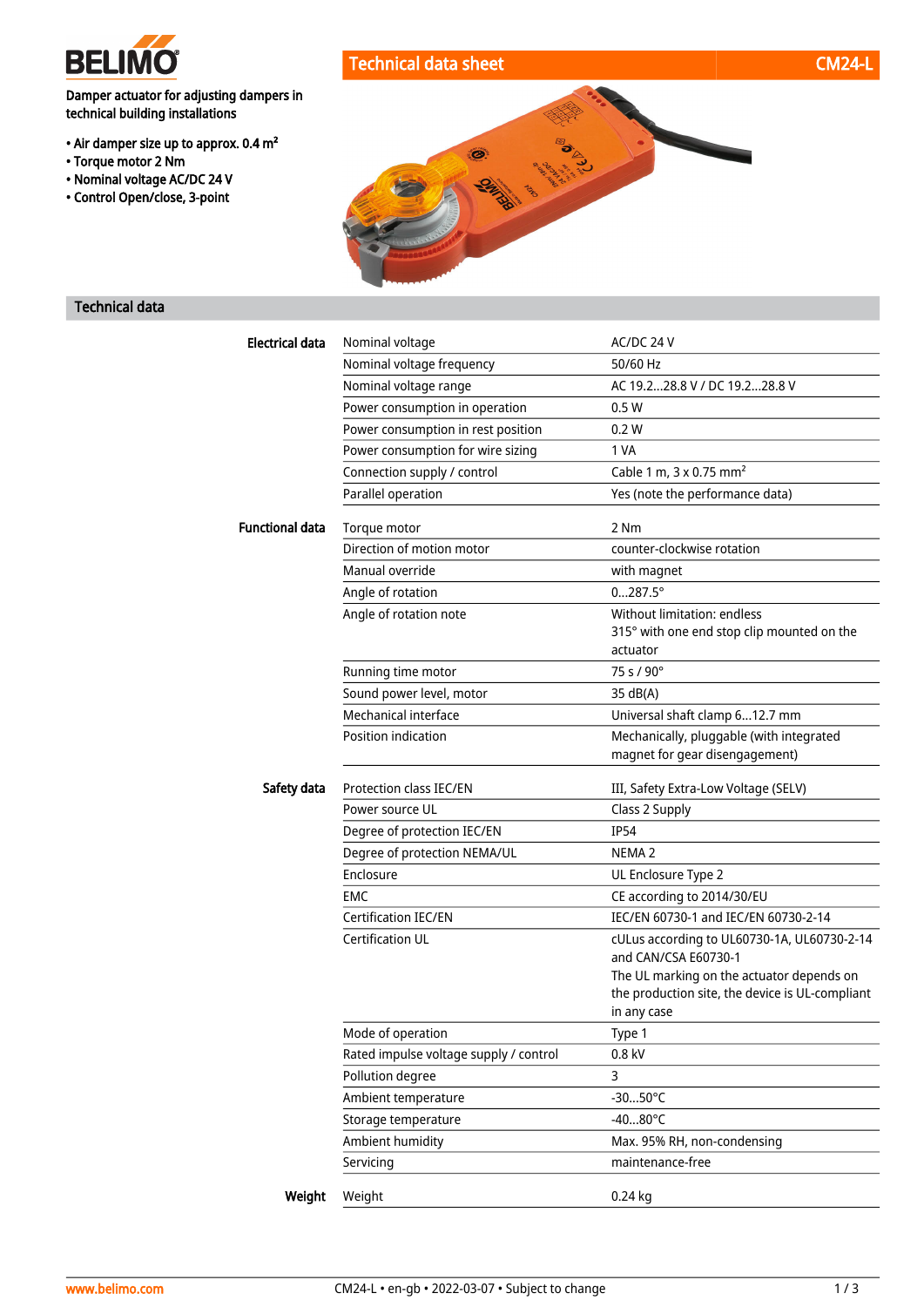

## Technical data sheet CM24-Like and CM24-Like and CM24-Like and CM24-Like and CM24-



• This device has been designed for use in stationary heating, ventilation and air-conditioning systems and must not be used outside the specified field of application, especially in aircraft or in any other airborne means of transport.

- Outdoor application: only possible in case that no (sea) water, snow, ice, insolation or aggressive gases interfere directly with the device and that it is ensured that the ambient conditions remain within the thresholds according to the data sheet at any time.
- Only authorised specialists may carry out installation. All applicable legal or institutional installation regulations must be complied during installation.
- The device may only be opened at the manufacturer's site. It does not contain any parts that can be replaced or repaired by the user.
- Cables must not be removed from the device.
- To calculate the torque required, the specifications supplied by the damper manufacturers concerning the cross-section, the design, the installation situation and the ventilation conditions must be observed.
- The device contains electrical and electronic components and must not be disposed of as household refuse. All locally valid regulations and requirements must be observed.

#### Product features

| Simple direct mounting       | The actuator is mounted directly on the damper shaft ( $\oslash$ 612.7 mm) with a universal shaft<br>clamp and then secured with the anti-rotation clip, to prevent it from rotating.<br>The anti-rotation clip Z-ARCM is included in the scope of delivery. |
|------------------------------|--------------------------------------------------------------------------------------------------------------------------------------------------------------------------------------------------------------------------------------------------------------|
| Manual override              | Manual override with magnet possible (the gear is disengaged as long as the magnet adheres<br>to the magnet symbol). The magnet for gear disengagement is integrated in the position<br>indication.                                                          |
| Adjustable angle of rotation | Adjustable angle of rotation with mechanical end stops.                                                                                                                                                                                                      |
| High functional reliability  | The actuator is overload protected, requires no limit switches and automatically stops when the<br>end stop is reached.                                                                                                                                      |

#### Accessories

| <b>Mechanical accessories</b> | <b>Description</b>                                      | Type   |
|-------------------------------|---------------------------------------------------------|--------|
|                               | Anti-rotation clip, Multipack 20 pcs.                   | Z-ARCM |
|                               | Gear disengagement magnet, Multipack 20 pcs.            | Z-MA   |
|                               | Position indicator, Multipack 20 pcs.                   | Z-PICM |
|                               | End stop clip, Multipack 20 pcs.                        | Z-ESCM |
|                               | Shaft extension 170 mm Ø10 mm for damper shaft Ø 616 mm | AV6-20 |

#### Electrical installation

Supply from isolating transformer.



Wiring diagrams



# Cable colours:  $1 = **black**$

 $2 = red$ 3 = white



Parallel connection of other actuators possible. Observe the performance data.

Cable colours:  $1 = **black**$ 

 $2 = red$  $3 =$  white